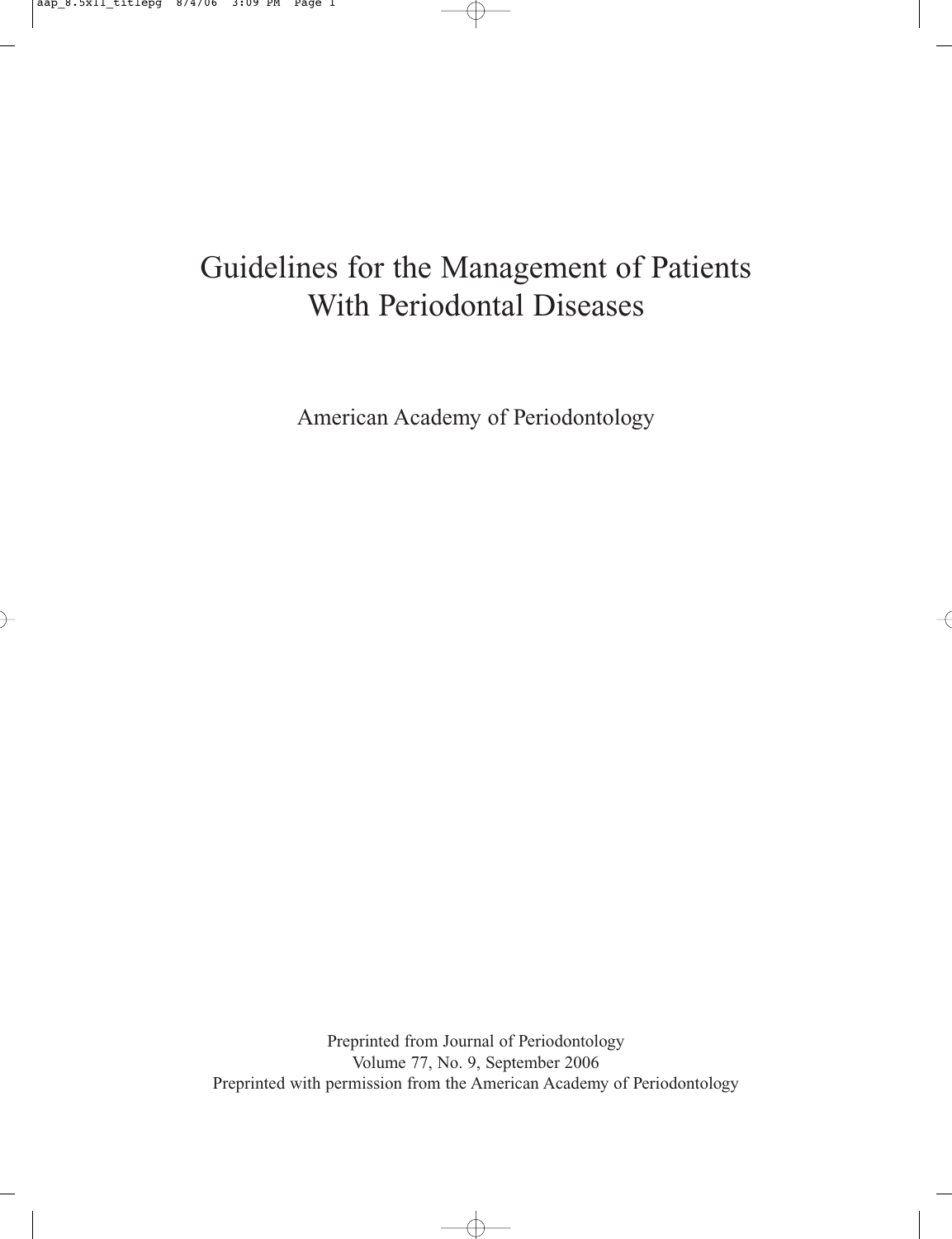### Guidelines for the Management of Patients With Periodontal Diseases

**Periodontal diseases present significant chal-**<br>lenges for the public and dental profession.<br>They are the major cause of tooth loss in<br>adults and they can have a devastating impact on lenges for the public and dental profession. They are the major cause of tooth loss in adults, and they can have a devastating impact on oral function and appearance. Emerging research suggests possible links between inflammation caused by periodontal diseases and other adverse health conditions, such as heart attacks, strokes, diabetes, and preterm and low-weight births.

Some patients can be well managed within the general dental practice, whereas others would benefit from comanagement with a periodontist. Determining if and when a patient should be referred to a periodontist are sometimes difficult issues.

Communication between the referring dentist and periodontist is especially important in establishing responsibilities for periodontal treatment and maintenance. The education, experience, and interest of individual practitioners vary, and, therefore, specialty referral may occur at different stages of a patient's disease state and risk level. The chronic nature of inflammatory periodontal diseases requires that the clinician regularly reassess patients for appropriate lifelong disease management. Because periodontal diseases can affect soft and hard tissues, practitioners are cautioned to address both soft tissue lesions and bone involvement. This is particularly true for practices that administer ''soft tissue management'' programs, as the limited approach of these programs may lead to inappropriate treatment of the patient's periodontal diseases.

Risk assessment is increasingly important in periodontal treatment planning and should be part of every comprehensive dental and periodontal evaluation. This evolving paradigm in the treatment of chronic diseases, such as periodontal diseases, not only identifies the existence of disease and its severity, but also considers factors that may influence future progression of disease.

The American Academy of Periodontology recognizes that the periodontist–dental team partnership is unique in that it enables long-term comanagement of periodontal patients. This concept of comanagement may occur at different intervals of a patient's treatment depending on risk factors that may contribute to the progression of periodontal diseases and its consequences. The following Guidelines are provided to assist in the timely identification of patients who would benefit from comanagement and the unique partnership between a periodontist and referring dentist. From time to time, the Academy will update these Guidelines.

An explanation of terms is included as part of the Guidelines, and research supporting the content of the Guidelines is available on the American Academy of Periodontology's Web site at http://www.perio. org.

#### LEVEL 3: PATIENTS WHO SHOULD BE TREATED BY A PERIODONTIST

Any patient with:

- Severe chronic periodontitis
- Furcation involvement
- Vertical/angular bony defect(s)
- Aggressive periodontitis (formerly known as juvenile, early-onset, or rapidly progressive periodontitis)
- Periodontal abscess and other acute periodontal conditions
- Significant root surface exposure and/or progressive gingival recession
- Peri-implant disease

Any patient with periodontal diseases, regardless of severity, whom the referring dentist prefers not to treat.

#### LEVEL 2: PATIENTS WHO WOULD LIKELY BENEFIT FROM COMANAGEMENT BY THE REFERRING DENTIST AND THE PERIODONTIST

Any patient with periodontitis who demonstrates at reevaluation or any dental examination one or more of the following risk factors/indicators\* known to contribute to the progression of periodontal diseases:

#### Periodontal Risk Factors/Indicators

- Early onset of periodontal diseases (prior to the age of 35 years)
- Unresolved inflammation at any site (e.g., bleeding upon probing, pus, and/or redness)

<sup>\*</sup> It should be noted that a combination of two or more of these risk factors/ indicators may make even slight to moderate periodontitis particularly difficult to manage (e.g., a patient under 35 years of age who smokes).

doi: 10.1902/jop.2006.069001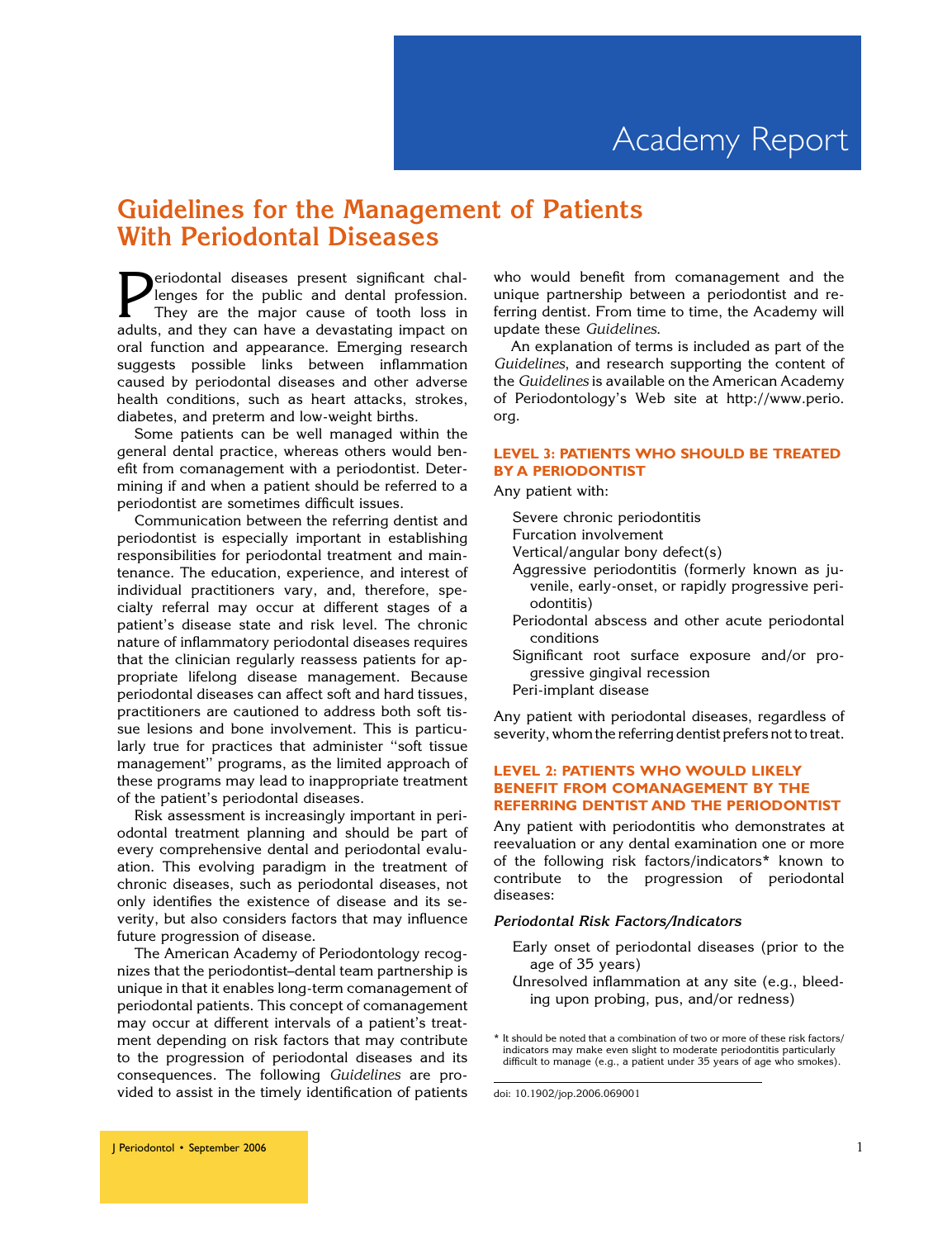# Academy Report

Pocket depths  $\geq 5$  mm Vertical bone defects Radiographic evidence of progressive bone loss Progressive tooth mobility Progressive attachment loss Anatomic gingival deformities Exposed root surfaces A deteriorating risk profile

#### Medical or Behavioral Risk Factors/Indicators

Smoking/tobacco use

Diabetes

Osteoporosis/osteopenia

- Drug-induced gingival conditions (e.g., phenytoins, calcium channel blockers, immunosuppressants, and long-term systemic steroids)
- Compromised immune system, either acquired or drug induced

A deteriorating risk profile

#### LEVEL 1: PATIENTS WHO MAY BENEFIT FROM COMANAGEMENT BY THE REFERRING DENTIST AND THE PERIODONTIST

Any patient with periodontal inflammation/infection and the following systemic conditions:

Diabetes Pregnancy Cardiovascular disease Chronic respiratory disease

Any patient who is a candidate for the following therapies who might be exposed to risk from periodontal infection, including but not limited to the following treatments:

Cancer therapy Cardiovascular surgery Joint-replacement surgery Organ transplantation

#### FREQUENTLY ASKED QUESTIONS (FAQs)

#### The American Academy of Periodontology's Guidelines for the Management of Patients With Periodontal Diseases

#### What are the Guidelines?

• The Guidelines provide information to assist in the timely identification of patients who would benefit from comanagement by the referring dentist and the periodontist.

Why did the Academy develop the Guidelines?

- The Academy's objective is to encourage referring dentists and periodontists to work together to optimize the health of patients. Determining if and when a patient should be referred to a periodontist are sometimes difficult issues. These Guidelines are intended to help the general practitioner in the rapid identification of those patients at greater risk for the consequences of periodontal inflammation and infection and, therefore, those patients most appropriate for specialty referral.
- Despite recent advancements in periodontal therapy, periodontal diseases continue to present significant challenges for the public and dental profession. Periodontal diseases remain a major cause of tooth loss in adults. In addition, periodontal diseases are associated with systemic conditions, such as cardiovascular disease, diabetes, adverse pregnancy outcomes, and respiratory disease. Periodontists are experts in assessing and treating periodontal diseases.
- Accumulating evidence, including recent literature, suggests that an increasing number of patients would benefit from periodontal specialty care. This evidence also suggests that these patients are being referred later in the disease process than in the past.

Who needs/benefits from the Guidelines?

- All dental teams and their patients need and will benefit from the Guidelines.

How were the Guidelines developed, and who developed them? Did the Academy collaborate with organized dentistry or any other groups or individuals on these Guidelines?

- A Board of Trustees–appointed task force consisting of periodontal practitioners, academicians, and researchers developed the Guidelines.
- The Academy distributed a draft version of the Guidelines to all members, the American Dental Association, Academy of General Dentistry, and American Dental Hygienists' Association for commentary.
- All organizations and more than 375 members provided commentary.
- The task force revised the Guidelines based on the comments received.

What are the benefits of using the Guidelines?

The Guidelines will:

- Help the practitioner in triaging patients who currently have or who are at risk for the development of periodontal diseases.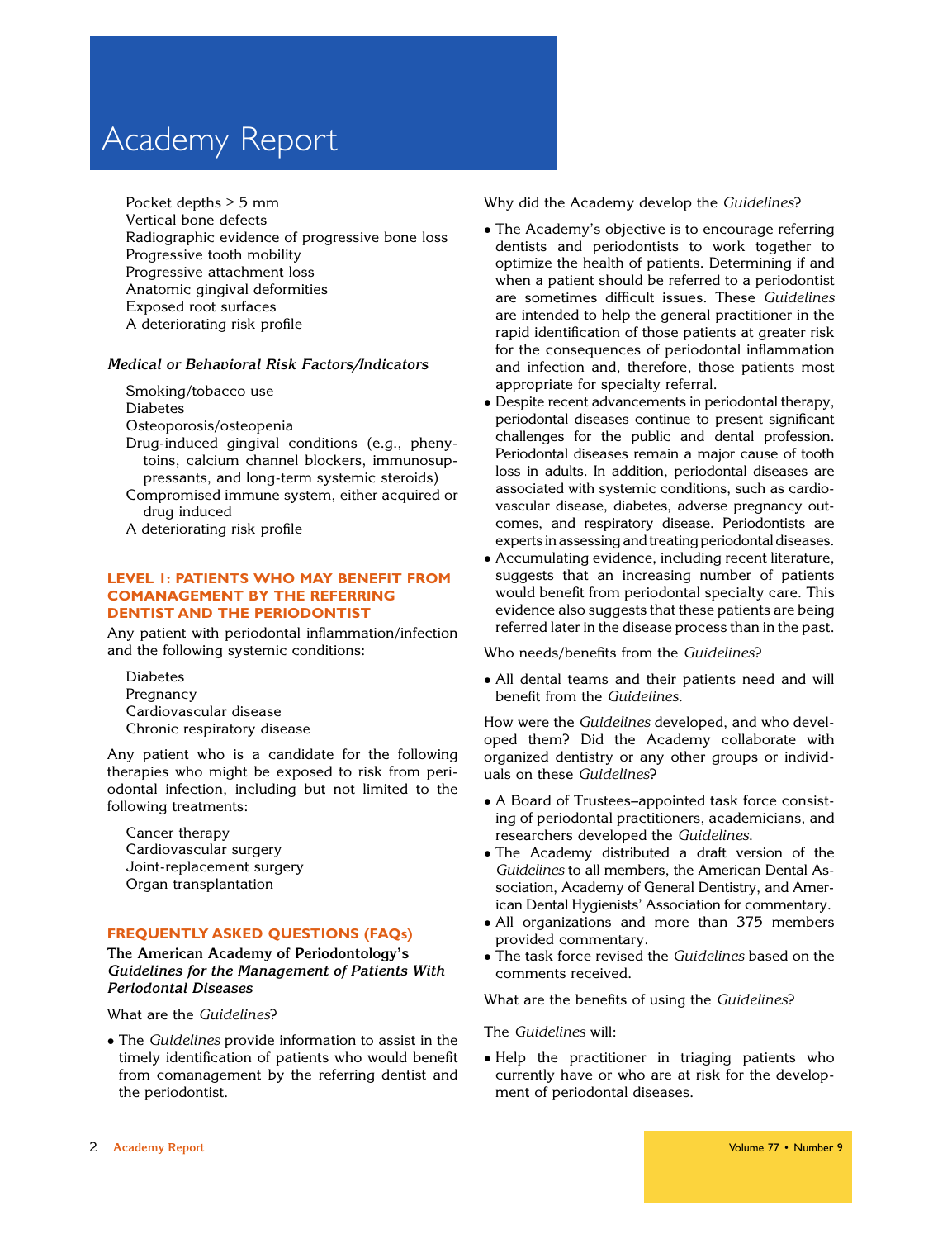## Academy Report

- Help the general practitioner more effectively address the association of periodontal diseases and systemic diseases/conditions.
- Assist the general dentist and hygienist in the management of periodontal diseases.
- Result in appropriate and timely treatment of periodontal diseases.

In addition, the Guidelines:

- Should enhance the restorative outcome of dental treatment by establishing and maintaining a healthy periodontal foundation.
- Are clear, concise, and should be easy to incorporate into daily practice and will enhance the partnership between periodontists and referring dentists.

Where do the Guidelines fit in the process of care?

- The Guidelines will become an integral part of patient management.
- The Guidelines do not replace the knowledge, skills, and abilities of the dental team.

The Guidelines mention the concept of risk assessment. What is risk assessment, and why is it so important?

- Risk assessment is the process of determining the qualitative or quantitative estimation of the likelihood of adverse events that may result from exposure to specified health hazards or from the absence of beneficial influences. Upon dental examination, many practitioners incorrectly assume that a patient in a state of periodontal health is not at risk for developing periodontitis. Indeed, the patient may have risk factors/indicators (e.g., a smoking habit, diabetes, and young age) that could increase the probability of the occurrence of periodontitis in the future. Therefore, risk assessment helps predict a patient's disease state at some future point in time or the rate of progression of current disease.

Why are patients with furcation involvement considered among those patients who ''should be treated by a periodontist''?

- Periodontists are specialists trained to assess and treat the more advanced forms of periodontal diseases and associated lesions. Furcation involvements are among the most problematic periodontal lesions. Therefore, it is often appropriate that earlier manifestations of these lesions be evaluated and managed by a periodontist.

The Guidelines suggest that certain patients can only be treated by a periodontist. Is this true?

- No. Some patients can be well managed within the general dental practice, whereas others would benefit from comanagement with a periodontist. The Academy understands that the education, experience, and interests of individual generalpractitioner dentists vary, and, therefore, specialty referral may occur at different stages of a patient's disease state and risk level.
- Referral is not only associated with treatment but also includes consultation.

Do all patients who are referred to periodontists require surgery?

- No. Comprehensive care by a periodontist includes non-surgical and/or surgical therapies depending on the needs of the individual patient.

Dental implants, oral reconstructive and corrective procedures, and tissue engineering are not included in the Guidelines. Why aren't these procedures included?

- These Guidelines are focused on the management of patients with periodontitis. They do not include all areas of periodontal specialty care or specific treatment modalities.
- Dental implants, periodontal plastic surgery, oral reconstructive surgery, and tissue-engineering procedures are currently performed by periodontists.
- The development of clinical guidelines for these other areas of periodontics is being considered by the Board of Trustees.

Where is the research to support statements made in the Guidelines?

- The Academy's Web site includes many resources that support the Guidelines for the Management of Patients With Periodontal Diseases. These resources are located at http://www.perio.org/resourcesproducts/posppr2.html.

Is the Academy implying a medicolegal standard with the dissemination of these Guidelines?

- This document is intended to serve as a guide for the dental team in managing patients with periodontal diseases.
- The Academy believes that all dentists have the right to practice according to their education, training, and experience. Clearly, each dentist has an obligation to render treatment in the best interests of the patient.